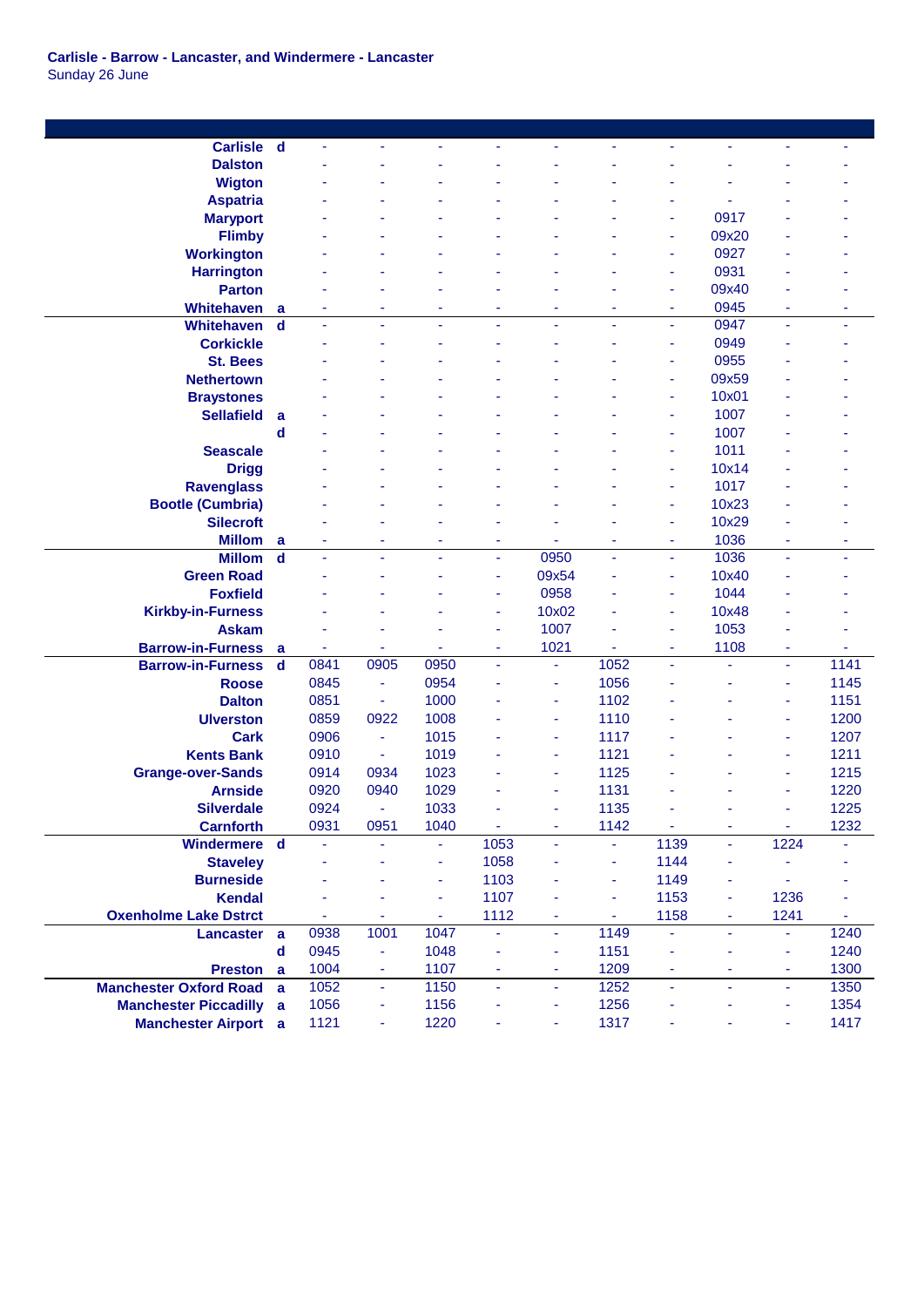| <b>Carlisle</b>               | - d         | ÷    | 0945           |                |      | 1106  | $\blacksquare$ | 1207  |      | ä,   | 1324  |
|-------------------------------|-------------|------|----------------|----------------|------|-------|----------------|-------|------|------|-------|
| <b>Dalston</b>                |             | ä,   | 0953           |                | ä,   | 1114  | ä,             | 1215  |      | ä,   | 1332  |
| <b>Wigton</b>                 |             | ä,   | 1002           |                | ä,   | 1124  | ä,             | 1225  |      | ä,   | 1342  |
| <b>Aspatria</b>               |             | ä,   | 1013           |                | Ξ    | 1134  | ä,             | 1235  |      | ä,   | 1352  |
| <b>Maryport</b>               |             | ÷    | 1024           |                | Ξ    | 1145  | ä,             | 1246  |      | ä,   | 1403  |
| <b>Flimby</b>                 |             | ۰    |                |                | Ξ    | 11x48 | ÷,             | 12x49 |      | Ξ    | 14x06 |
| <b>Workington</b>             |             | ٠    | 1033           |                | Ξ    | 1156  | ä,             | 1258  |      | ÷    | 1414  |
| <b>Harrington</b>             |             | ٠    |                |                | Ξ    | 1200  | ÷              | 1302  |      | ÷    | 1418  |
| <b>Parton</b>                 |             | ٠    | 10x45          |                | Ξ    | 12x08 | ä,             | 13x10 |      | ÷    | 14x26 |
| <b>Whitehaven</b>             | a           | ٠    | 1050           |                | ٠    | 1214  | ä,             | 1316  |      | ÷    | 1432  |
| <b>Whitehaven</b>             | $\mathbf d$ | Ξ    | 1051           |                | ٠    | 1216  | ä,             | 1318  | ä,   | ä,   | 1433  |
| <b>Corkickle</b>              |             |      | 1054           |                | ٠    | 1219  | ÷,             | 1321  |      | ٠    | 1436  |
| <b>St. Bees</b>               |             |      | 1059           |                | ٠    | 1227  | ÷,             | 1327  |      |      | 1441  |
| <b>Nethertown</b>             |             |      | Ξ              |                | ٠    | 12x31 |                | ä,    |      |      |       |
| <b>Braystones</b>             |             |      | ä,             |                | ٠    | 12x33 |                |       |      |      |       |
| <b>Sellafield</b>             | a           | ä,   | 1109           |                | ä,   | 1239  | ä,             | 1337  |      | ä,   | 1451  |
|                               | d           | ä,   | 1109           |                | Ξ    | 1239  | ä,             | 1337  |      | ä,   | 1451  |
| <b>Seascale</b>               |             | ä,   | 1113           |                | Ξ    | 1243  | ä,             | 1340  |      | ÷    | 1455  |
| <b>Drigg</b>                  |             | ä,   | 11x16          |                | ٠    | 12x46 | ä,             | 13x43 |      | ÷    | ä,    |
| <b>Ravenglass</b>             |             | ٠    | 1119           |                | ÷    | 1249  | ä,             | 1347  |      | ÷    | 1501  |
| <b>Bootle (Cumbria)</b>       |             | ÷    | 11x25          |                | ÷    | 12x55 | ä,             | 13x52 |      |      |       |
| <b>Silecroft</b>              |             | ٠    | 11x31          |                | ÷    | 13x01 |                | 13x59 |      |      |       |
| <b>Millom</b>                 | a           | ٠    | 1137           |                | ٠    | 1308  | ä,             | 1405  | ٠    | ÷    | 1516  |
| <b>Millom</b>                 | $\mathbf d$ | ÷    | 1137           | $\sim$         | ÷    | 1308  | $\blacksquare$ | 1406  | ٠    | ÷    | 1517  |
| <b>Green Road</b>             |             |      | 11x41          |                | ٠    | 13x12 | ÷,             | 14x10 |      | ۳    | ٠     |
| <b>Foxfield</b>               |             | ä,   | 1145           |                | ٠    | 1316  |                | 1414  |      | ä,   | 1524  |
| <b>Kirkby-in-Furness</b>      |             | ä,   | 11x49          |                | ÷    | 13x20 | ä,             | 14x18 |      | ä,   | 15x28 |
| <b>Askam</b>                  |             | ä,   | 1154           |                | ä,   | 1325  | ä,             | 1423  |      | ä,   | 1533  |
| <b>Barrow-in-Furness</b>      | a           | ä,   | 1209           |                | ٠    | 1340  | ÷,             | 1438  |      | ÷    | 1548  |
| <b>Barrow-in-Furness</b>      | $\mathbf d$ | ä,   | $\blacksquare$ | 1253           | ÷.   | ä,    | ä,             | ä,    | 1447 | ä,   | 1550  |
| <b>Roose</b>                  |             |      | ٠              | 1257           |      | ٠     |                | ÷     | 1451 | ä,   | 1554  |
| <b>Dalton</b>                 |             |      | ٠              | 1303           |      |       |                | ٠     | 1457 | ä,   | 1600  |
| <b>Ulverston</b>              |             |      | ÷              | 1311           |      |       |                | ٠     | 1505 | ÷    | 1608  |
| <b>Cark</b>                   |             |      |                |                |      |       |                | ÷     | 1512 | ÷    | 1616  |
| <b>Kents Bank</b>             |             |      |                |                |      |       |                | ÷     | 1516 | ä,   | 1620  |
| <b>Grange-over-Sands</b>      |             |      |                | 1324           |      |       |                | ÷     | 1520 | ÷    | 1624  |
| <b>Arnside</b>                |             |      |                | 1330           |      |       |                |       | 1526 |      | 1630  |
| <b>Silverdale</b>             |             |      |                | 1335           |      |       |                |       | 1530 |      | 1635  |
| <b>Carnforth</b>              |             |      |                | 1342           |      |       |                |       | 1537 |      | 1642  |
| Windermere d                  |             | 1308 |                |                | 1359 | ۰     | 1446           |       |      | 1554 |       |
| <b>Staveley</b>               |             | 1313 |                |                | 1404 | ٠     | 1451           |       | ÷    | 1559 |       |
| <b>Burneside</b>              |             | 1318 |                | ÷              | 1409 | ۰     | 1456           |       | ÷    | 1604 |       |
| <b>Kendal</b>                 |             | 1322 |                | $\blacksquare$ | 1413 | ۰     | 1500           |       | ÷    | 1608 |       |
| <b>Oxenholme Lake Dstrct</b>  |             | 1329 | ٠              | ٠              | 1418 | ٠     | 1505           |       | ٠    | 1615 |       |
| <b>Lancaster</b>              | a           | 1344 | ÷,             | 1352           |      | ٠     |                | ä,    | 1544 | 1631 | 1652  |
|                               | $\mathbf d$ | 1349 |                |                |      |       |                | ٠     | 1547 | 1648 |       |
| <b>Preston</b>                | a           | 1407 |                |                |      | ۰     |                | ٠     | 1605 | 1706 |       |
| <b>Manchester Oxford Road</b> | a           | 1452 | Ξ              | ÷.             | ä,   | ÷.    | ÷.             | ä,    | 1650 | 1751 |       |
| <b>Manchester Piccadilly</b>  | a           | 1456 |                |                |      |       |                |       | 1701 | 1755 |       |
| <b>Manchester Airport</b> a   |             | 1518 |                |                |      |       |                |       | 1718 | 1818 |       |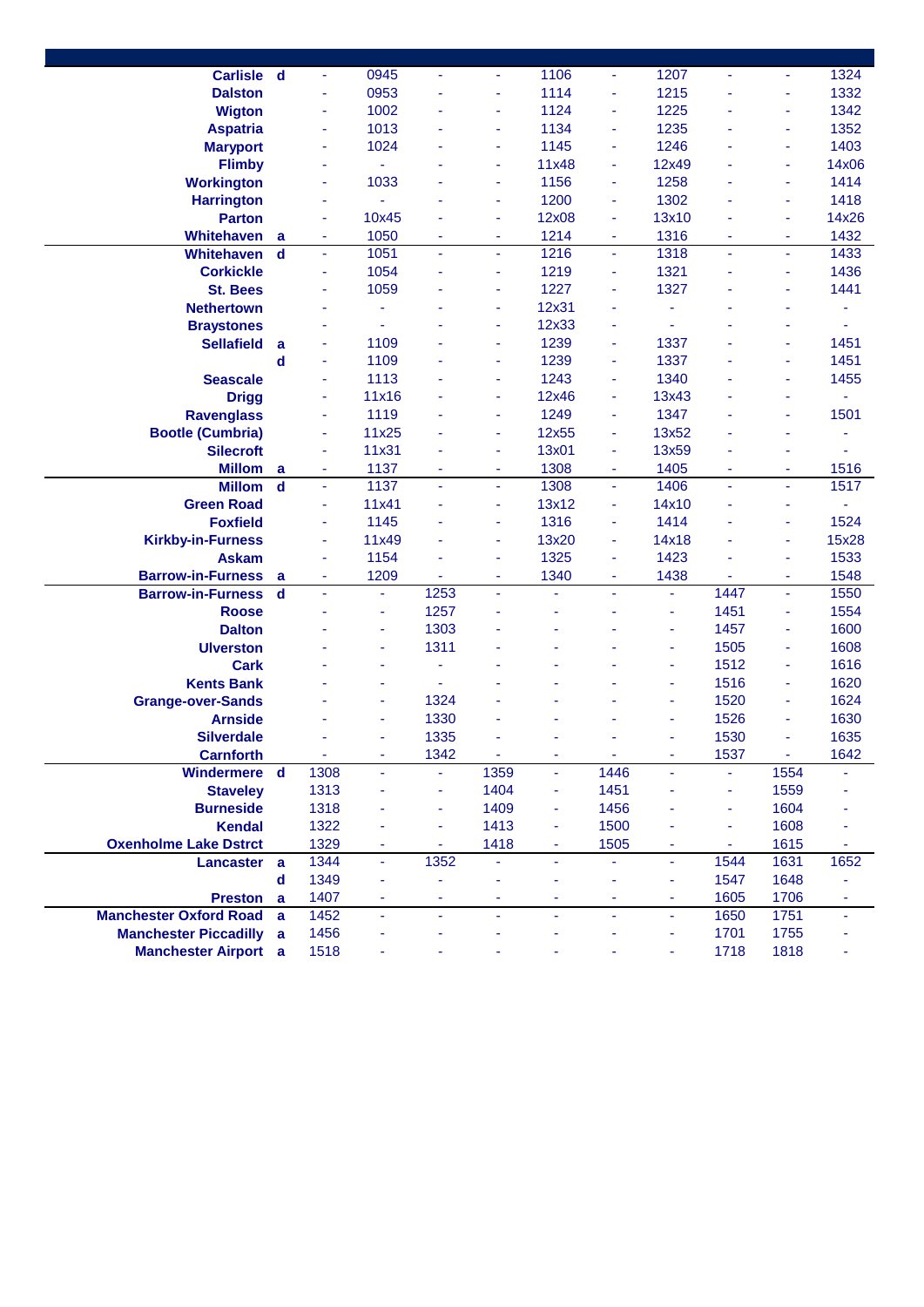| Carlisle d                    |             | $\blacksquare$ | 1401                     |      | ÷              | 1510           | $\overline{\phantom{a}}$ | 1616  | ä,             | ÷              | 1710  |
|-------------------------------|-------------|----------------|--------------------------|------|----------------|----------------|--------------------------|-------|----------------|----------------|-------|
| <b>Dalston</b>                |             | ä,             | 1409                     |      | ä,             | 1518           | ä,                       | 1624  |                | ä,             | 1718  |
| <b>Wigton</b>                 |             | ÷              | 1419                     |      | ä,             | 1528           | ä,                       | 1634  |                | ÷              | 1728  |
| <b>Aspatria</b>               |             | ÷              | 1429                     |      | ä,             | 1538           | ä,                       | 1644  |                | ٠              | 1738  |
| <b>Maryport</b>               |             | ä,             | 1440                     |      | ä,             | 1549           | ä,                       | 1655  |                | ÷              | 1749  |
| <b>Flimby</b>                 |             | ä,             | 14x43                    |      | ä,             | 15x52          | ä,                       | 16x58 |                | ÷              | 17x52 |
| <b>Workington</b>             |             | ä,             | 1451                     |      | ä,             | 1600           | ä,                       | 1706  |                | $\blacksquare$ | 1800  |
| <b>Harrington</b>             |             | ÷              | 1455                     |      | ä,             | 1604           | ÷                        | 1710  |                | ٠              | 1804  |
| <b>Parton</b>                 |             | ÷              | 15x03                    |      | ٠              | 16x12          | ÷                        | 17x18 |                | ÷              | 18x12 |
| Whitehaven                    | a           | ۰              | 1508                     |      | ۰              | 1617           | ٠                        | 1724  |                | ٠              | 1818  |
| Whitehaven                    | d           | ٠              | 1510                     |      | ٠              | 1619           | $\overline{\phantom{a}}$ | 1725  | $\blacksquare$ | $\blacksquare$ | 1819  |
| <b>Corkickle</b>              |             | ÷              | 1513                     |      | ٠              | 1622           | ÷                        | 1728  |                | ٠              | 1822  |
| <b>St. Bees</b>               |             |                | 1519                     |      | ۰              | 1629           | ä,                       | 1733  |                |                | 1828  |
| <b>Nethertown</b>             |             |                | $\blacksquare$           |      | ä              | 16x33          |                          | ÷     |                | ٠              | 18x32 |
| <b>Braystones</b>             |             |                | ÷                        |      | ä,             | 16x35          |                          | ÷     |                | ٠              | 18x34 |
| <b>Sellafield</b>             | a           | ÷              | 1529                     |      | ٠              | 1641           | ä,                       | 1743  |                | ٠              | 1840  |
|                               | d           | ä,             | 1529                     |      | ٠              | 1642           | ä,                       | 1744  |                | ٠              | 1840  |
| <b>Seascale</b>               |             | ä,             | 1532                     |      | ٠              | 1646           | ä,                       | 1748  |                |                | 1844  |
| <b>Drigg</b>                  |             | ÷              | 15x35                    |      | ä,             | 16x49          | ä,                       | 17x51 |                | ٠              | 18x47 |
| <b>Ravenglass</b>             |             | ä,             | 1539                     |      | ä,             | 1652           | ä,                       | 1754  |                | $\blacksquare$ | 1850  |
| <b>Bootle (Cumbria)</b>       |             | ÷              | 15x45                    |      | ä,             | 16x58          | ä,                       | 18x00 |                | ÷              | 18x56 |
| <b>Silecroft</b>              |             | ÷              | 15x51                    |      | ٠              | 17x04          | ÷                        | 18x06 |                | ۰              | 19x02 |
| <b>Millom</b>                 | a           | ÷              | 1556                     |      | ä,             | 1711           | ä,                       | 1813  | ٠              | $\blacksquare$ | 1909  |
| <b>Millom</b>                 | $\mathbf d$ | Ξ              | 1557                     |      | ä,             | 1711           | $\blacksquare$           | 1814  | $\blacksquare$ | ä,             | 1909  |
| <b>Green Road</b>             |             | ÷              | 16x01                    |      | ٠              | 17x15          | ÷                        | 18x18 |                | ٠              | 19x13 |
| <b>Foxfield</b>               |             | ÷              | 1605                     |      | ä              | 1719           | $\blacksquare$           | 1822  |                | $\blacksquare$ | 1917  |
| <b>Kirkby-in-Furness</b>      |             | ÷              | 16x09                    |      | ٠              | 17x23          | ä,                       | 18x26 |                | ٠              | 19x21 |
| <b>Askam</b>                  |             | ä,             | 1614                     |      | ä,             | 1728           | ä,                       | 1831  |                | ٠              | 1926  |
| <b>Barrow-in-Furness</b>      | a           | ÷              | 1629                     |      | ٠              | 1743           | ÷                        | 1846  |                | ÷              | 1941  |
| <b>Barrow-in-Furness</b>      | $\mathbf d$ | ä,             | Ξ                        | 1646 | $\blacksquare$ | 1746           | ä,                       | ä,    | 1851           | ÷.             |       |
| <b>Roose</b>                  |             |                | ÷                        | 1650 | ä,             | 1750           |                          | ۰     | 1855           |                |       |
| <b>Dalton</b>                 |             |                | ٠                        | 1656 | ä,             | 1756           |                          | ä,    | 1901           |                |       |
| <b>Ulverston</b>              |             |                | $\overline{\phantom{a}}$ | 1705 | ÷              | 1805           |                          | ä,    | 1909           |                |       |
| <b>Cark</b>                   |             |                | ÷                        | 1712 | ä,             | 1812           |                          | ä,    | 1917           |                |       |
| <b>Kents Bank</b>             |             |                | ٠                        | 1716 | ä,             | 1816           |                          | ä,    | 1921           |                |       |
| <b>Grange-over-Sands</b>      |             |                | ÷                        | 1720 | ٠              | 1820           |                          | ÷     | 1925           |                |       |
| <b>Arnside</b>                |             |                |                          | 1725 |                | 1827           |                          |       | 1931           |                |       |
| <b>Silverdale</b>             |             |                |                          | 1729 |                | 1832           |                          |       | 1935           |                |       |
| <b>Carnforth</b>              |             |                |                          | 1737 |                | 1841           |                          |       | 1943           |                |       |
| Windermere d                  |             | 1659           |                          |      | 1800           | ÷.             | 1901                     |       |                | 1957           |       |
| <b>Staveley</b>               |             | 1704           |                          |      | 1805           | ÷,             | 1907                     |       | ä,             | 2002           |       |
| <b>Burneside</b>              |             | 1709           |                          | Ξ    | 1810           | ÷              | 1912                     |       | ä,             | 2007           |       |
| <b>Kendal</b>                 |             | 1713           |                          | Ξ    | 1814           | ä,             | 1916                     |       | ä,             | 2011           |       |
| <b>Oxenholme Lake Dstrct</b>  |             | 1718           |                          | ٠    | 1819           | $\blacksquare$ | 1922                     |       | $\blacksquare$ | 2016           |       |
| <b>Lancaster</b>              | a           |                | $\blacksquare$           | 1744 |                | 1850           | 1937                     | ä,    | 1951           |                |       |
|                               | $\mathbf d$ |                | ÷                        | 1749 | ä,             |                | 1939                     | ۰     | 1951           |                |       |
| <b>Preston</b>                | a           |                | ٠                        | 1807 | ٠              | ٠              | 1958                     | ۰     | 2014           |                |       |
| <b>Manchester Oxford Road</b> | a           |                | $\overline{\phantom{a}}$ | 1850 | ä,             | Ξ              | 2052                     | ä,    |                |                |       |
| <b>Manchester Piccadilly</b>  | a           |                |                          | 1900 |                | ä,             | 2056                     |       |                |                |       |
| <b>Manchester Airport</b> a   |             |                |                          | 1917 |                |                | 2116                     |       |                |                |       |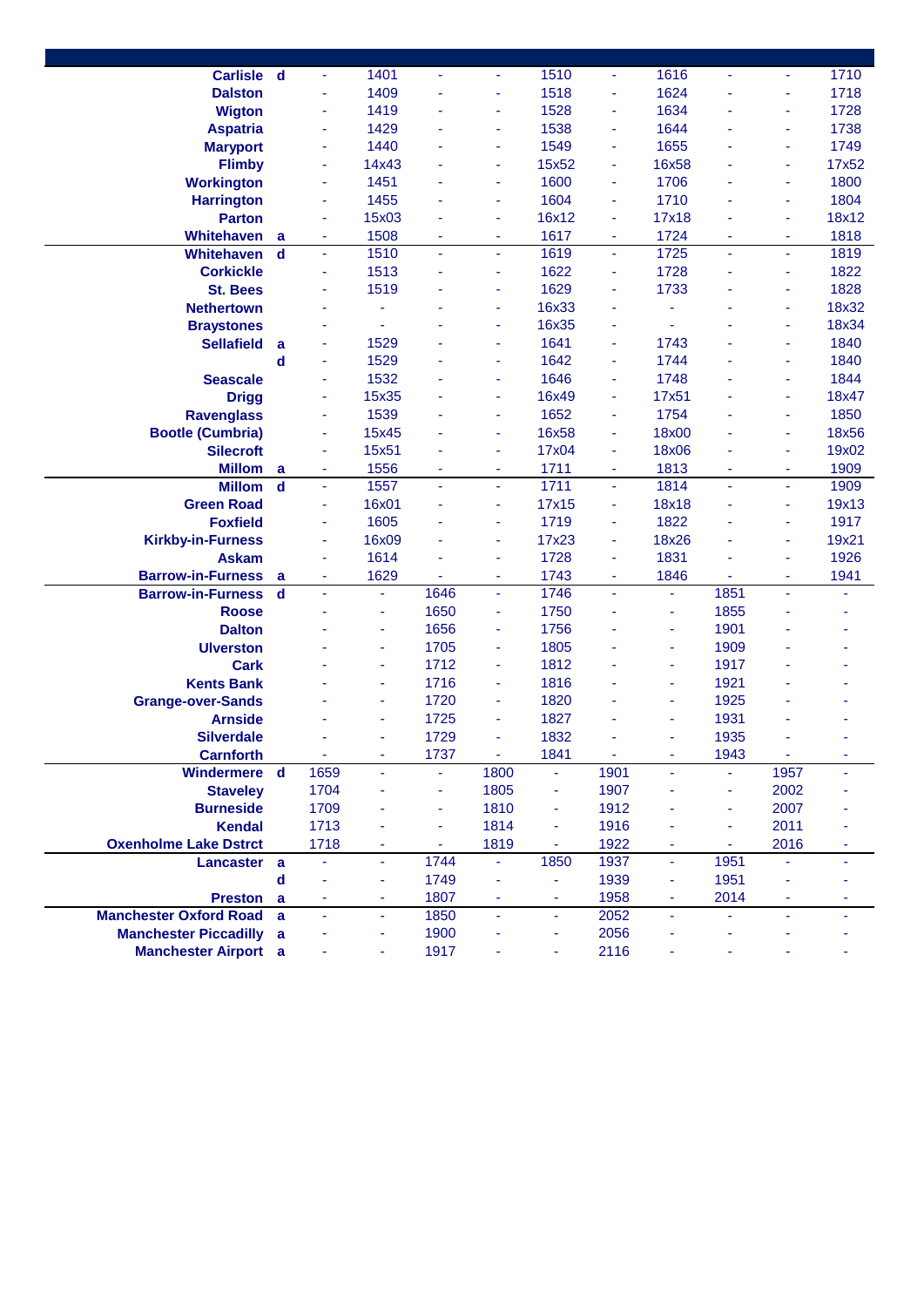| Carlisle d                    |                  |      |       |      | ٠    | 1810  | 1910  | 2010  | 2110  |
|-------------------------------|------------------|------|-------|------|------|-------|-------|-------|-------|
| <b>Dalston</b>                |                  |      |       |      | ÷    | 1818  | 1918  | 2018  | 2118  |
| <b>Wigton</b>                 |                  |      |       |      | ä,   | 1828  | 1928  | 2028  | 2128  |
| <b>Aspatria</b>               |                  |      |       |      | ä,   | 1838  | 1938  | 2038  | 2138  |
| <b>Maryport</b>               |                  |      |       |      | ٠    | 1849  | 1949  | 2049  | 2149  |
| <b>Flimby</b>                 |                  |      |       |      | ٠    | 18x52 | 19x52 | 20x52 | 21x52 |
| <b>Workington</b>             |                  |      |       |      | ä,   | 1900  | 2000  | 2100  | 2200  |
|                               |                  |      |       |      |      |       |       |       | 2204  |
| <b>Harrington</b>             |                  |      |       |      | ۰    | 1904  | 2004  | 2104  |       |
| <b>Parton</b>                 |                  |      |       |      | ۰    | 19x12 | 20x12 | 21x12 | 22x12 |
| Whitehaven                    | a                |      |       |      | ۰    | 1919  | 2019  | 2119  | 2219  |
| <b>Whitehaven</b>             | $\mathbf d$      |      |       |      |      |       |       |       |       |
| <b>Corkickle</b>              |                  |      |       |      |      |       |       |       |       |
| <b>St. Bees</b>               |                  |      |       |      |      |       |       |       |       |
| <b>Nethertown</b>             |                  |      |       |      |      |       |       |       |       |
| <b>Braystones</b>             |                  |      |       |      |      |       |       |       |       |
| <b>Sellafield</b>             | a                |      |       |      |      |       |       |       |       |
|                               | $\mathbf d$      |      |       |      |      |       |       |       |       |
| <b>Seascale</b>               |                  |      |       |      |      |       |       |       |       |
| <b>Drigg</b>                  |                  |      |       |      |      |       |       |       |       |
| <b>Ravenglass</b>             |                  |      |       |      |      |       |       |       |       |
| <b>Bootle (Cumbria)</b>       |                  |      |       |      |      |       |       |       |       |
| <b>Silecroft</b>              |                  |      |       |      |      |       |       |       |       |
| <b>Millom</b>                 | a                |      |       |      |      |       |       | ۰     | ٠     |
| <b>Millom</b>                 | $\mathbf d$      | ä,   | 1925  |      |      |       |       |       | ٠     |
| <b>Green Road</b>             |                  | ä,   | 19x29 |      |      |       |       |       |       |
| <b>Foxfield</b>               |                  | ÷    | 1933  |      |      |       |       |       |       |
| <b>Kirkby-in-Furness</b>      |                  | ÷    | 19x37 |      |      |       |       |       |       |
| <b>Askam</b>                  |                  | ä,   | 1942  |      |      |       |       |       |       |
| <b>Barrow-in-Furness</b>      |                  | ä,   | 1957  |      | ۰    | ۰     | ۰     | ۰     | ٠     |
| <b>Barrow-in-Furness</b>      | a<br>$\mathbf d$ | ä,   | ä,    | 2046 | ä    | ä,    | ÷     | ä,    | ۰     |
|                               |                  |      |       | 2050 |      |       |       |       |       |
| <b>Roose</b>                  |                  |      | ۰     |      |      |       |       |       |       |
| <b>Dalton</b>                 |                  |      | ٠     | 2056 |      |       |       |       |       |
| <b>Ulverston</b>              |                  |      | ۰     | 2105 |      |       |       |       |       |
| <b>Cark</b>                   |                  |      | ä,    | 2112 |      |       |       |       |       |
| <b>Kents Bank</b>             |                  |      | ä,    | 2116 |      |       |       |       |       |
| <b>Grange-over-Sands</b>      |                  |      | ä     | 2120 |      |       |       |       |       |
| <b>Arnside</b>                |                  |      |       | 2126 |      |       |       |       |       |
| <b>Silverdale</b>             |                  |      |       | 2131 |      |       |       |       |       |
| <b>Carnforth</b>              |                  |      |       | 2138 |      |       |       |       |       |
| Windermere d                  |                  | 2047 |       |      | 2147 |       |       |       |       |
| <b>Staveley</b>               |                  | 2052 |       | ä,   | 2152 |       |       |       |       |
| <b>Burneside</b>              |                  | 2057 |       | ÷,   | 2157 |       |       |       |       |
| <b>Kendal</b>                 |                  | 2101 |       | ÷,   | 2201 |       |       |       |       |
| <b>Oxenholme Lake Dstrct</b>  |                  | 2106 |       | ÷    | 2215 |       |       |       |       |
| <b>Lancaster</b>              | $\mathbf a$      |      | ä,    | 2148 | 2232 |       |       |       |       |
|                               | d                |      |       | ÷    | 2232 |       |       |       |       |
| <b>Preston</b>                | a                |      |       | ÷    | 2251 |       |       |       |       |
| <b>Manchester Oxford Road</b> | a                |      |       |      | ä,   |       |       |       |       |
| <b>Manchester Piccadilly</b>  | a                |      |       |      |      |       |       |       |       |
| <b>Manchester Airport</b> a   |                  |      |       |      |      |       |       |       |       |
|                               |                  |      |       |      |      |       |       |       |       |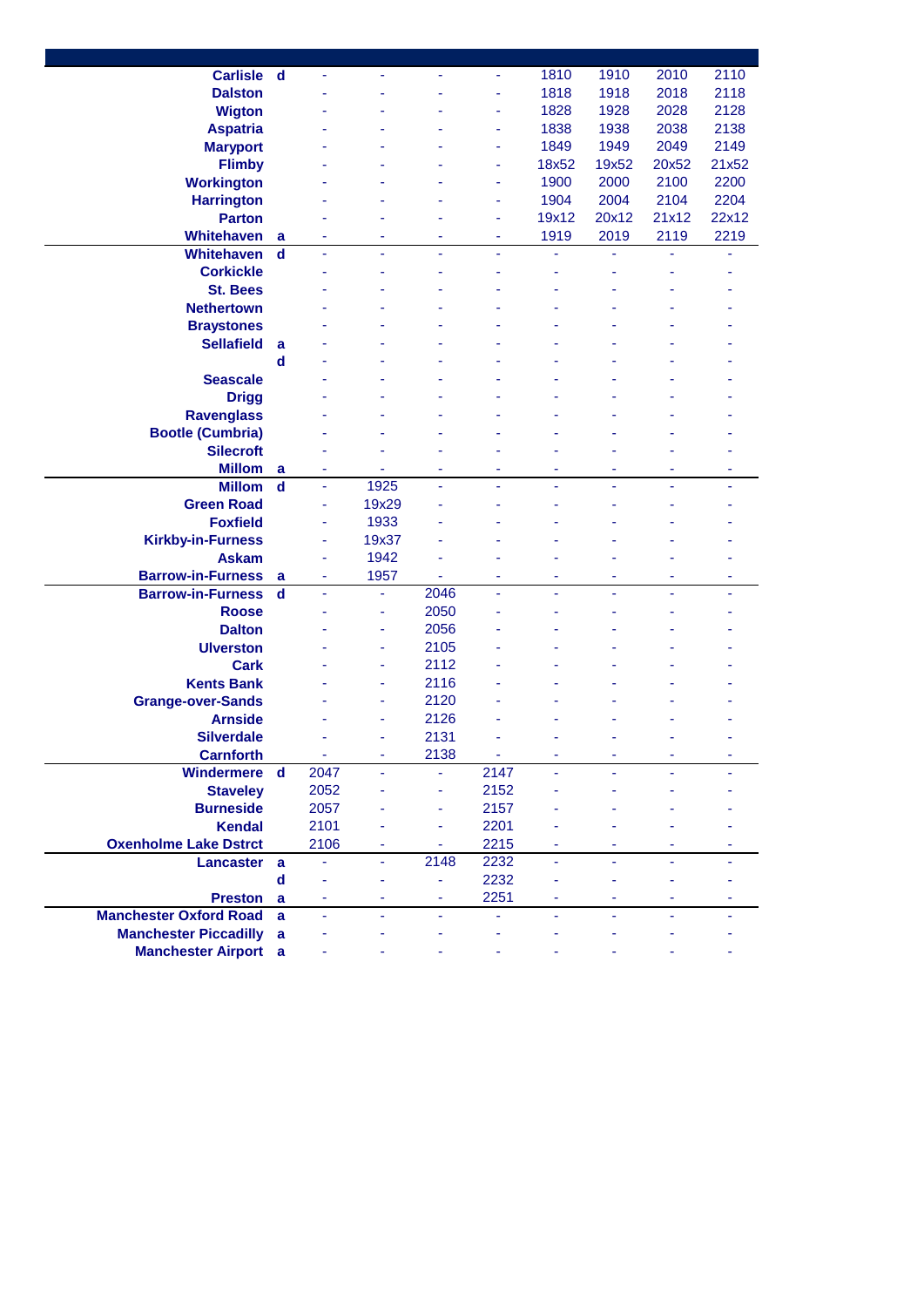**Lancaster - Barrow - Carlisle, and Lancaster - Windermere** Sunday 26 June

| <b>Manchester Airport d</b>   |             | ä,    | ä,                       |       | ٠     | ÷              | $\blacksquare$ | 0935           | $\blacksquare$ | ÷                   | ÷    |
|-------------------------------|-------------|-------|--------------------------|-------|-------|----------------|----------------|----------------|----------------|---------------------|------|
| <b>Manchester Piccadilly</b>  | a           | ÷     |                          |       | ٠     |                | $\blacksquare$ | 0950           |                |                     |      |
| <b>Manchester Oxford Road</b> | a           | ÷     | ٠                        |       | ٠     | 0855           | ٠              | 0954           | ۰              | ٠                   | ٠    |
| <b>Preston</b>                | $\mathbf d$ | ÷.    | ä,                       |       | Ξ     | 0948           | ä,             | 1043           | $\blacksquare$ | $\bar{\phantom{a}}$ | ä,   |
| <b>Lancaster</b>              | a           |       |                          |       | ٠     | 1005           | ä,             | 1100           |                |                     |      |
|                               | d           | ÷     | ٠                        |       | ٠     | 1006           | 1011           | 1101           |                | $\blacksquare$      | ٠    |
| <b>Oxenholme Lake Dstrct</b>  |             | ä,    | ÷,                       |       | ä,    | 1030           | ä,             | ä,             | 1117           | ÷,                  | 1202 |
| Kendal                        |             |       |                          |       | ä,    | 1034           |                | ä,             | 1121           | ä,                  | 1206 |
| <b>Burneside</b>              |             |       |                          |       | ٠     | 1038           |                | ä,             | 1124           | ٠                   |      |
| <b>Staveley</b>               |             |       |                          |       | ٠     | 1043           |                | ä,             | 1129           | ٠                   | ٠    |
| <b>Windermere</b>             | <b>a</b>    | ä,    |                          |       | ÷     | 1049           |                | ä,             | 1135           | ÷                   | 1219 |
| <b>Carnforth</b>              |             | ä,    | $\blacksquare$           | ٠     | ä,    | ٠              | 1021           | 1110           |                | ÷,                  |      |
| <b>Silverdale</b>             |             | ٠     | $\blacksquare$           |       | ۰     | ۰              | 1027           | 1115           | ٠              |                     |      |
| <b>Arnside</b>                |             |       |                          |       |       |                |                |                |                |                     |      |
|                               |             |       |                          |       |       | ۰              | 1031           | 1119           |                |                     |      |
| <b>Grange-over-Sands</b>      |             |       |                          |       |       | ۰              | 1037           | 1125           |                |                     |      |
| <b>Kents Bank</b>             |             |       |                          |       |       | ٠              | 1041           | 1128           |                |                     |      |
| <b>Cark</b>                   |             |       |                          |       |       |                | 1045           | 1132           |                |                     |      |
| <b>Ulverston</b>              |             |       |                          |       |       |                | 1053           | 1140           |                |                     |      |
| <b>Dalton</b>                 |             |       |                          |       |       | ÷              | 1101           | 1148           |                |                     |      |
| <b>Roose</b>                  |             |       |                          |       |       | ٠              | 1107           | 1154           |                |                     |      |
| <b>Barrow-in-Furness</b>      | a           |       | ٠                        |       |       | ۰              | 1115           | 1201           | ٠              |                     | ٠    |
| <b>Barrow-in-Furness</b>      | $\mathbf d$ | ä,    | $\blacksquare$           | 0905  | 0950  | ÷.             | 1116           | ä,             | $\blacksquare$ | 1218                | ÷.   |
| <b>Askam</b>                  |             |       | $\sim$                   | 0915  | 1000  | ٠              | 1126           | ä,             | ä,             | 1228                |      |
| <b>Kirkby-in-Furness</b>      |             |       | ÷                        | 09x19 | 10x04 | ÷              | 11x30          |                | ä,             | 12x32               |      |
| <b>Foxfield</b>               |             |       | ÷                        | 0923  | 1008  | ٠              | 1134           |                | ÷              | 1236                |      |
| <b>Green Road</b>             |             |       | $\overline{\phantom{a}}$ | 09x26 | 10x11 | ä,             | 11x38          |                | ÷              | 12x39               |      |
| <b>Millom</b>                 | a           | ٠     | ٠                        | 0933  | 1017  | ٠              | 1144           | ۰              | ٠              | 1245                | ٠    |
| <b>Millom</b>                 | $\mathbf d$ | ä,    | $\overline{\phantom{a}}$ | ÷     | 1017  | ٠              | 1144           | ä,             | $\blacksquare$ | 1245                | ٠    |
| <b>Silecroft</b>              |             |       |                          |       | 10x22 | ÷              | 11x48          |                | ×,             | 12x50               |      |
| <b>Bootle (Cumbria)</b>       |             |       |                          |       | 10x28 | ÷              | 11x55          |                | ÷              | 12x56               |      |
| <b>Ravenglass</b>             |             |       |                          | ÷     | 1034  | ۰              | 1201           |                | ×,             | 1302                |      |
| <b>Drigg</b>                  |             |       |                          |       | 10x37 | Ξ              | 12x04          |                | $\blacksquare$ | 13x05               |      |
| <b>Seascale</b>               |             |       |                          |       | 1041  | ٠              | 1207           |                | ÷,             | 1309                |      |
| <b>Sellafield</b>             | a           |       |                          | ÷     | 1046  | ۰              | 1213           |                | ä,             | 1314                |      |
|                               | d           |       |                          |       | 1046  | ÷              | 1213           |                | ÷              | 1315                |      |
| <b>Braystones</b>             |             |       |                          |       | 10x50 |                |                |                | ٠              | ä,                  |      |
| <b>Nethertown</b>             |             |       |                          | ÷     | 10x52 |                |                |                | ٠              | $\blacksquare$      |      |
| <b>St. Bees</b>               |             |       |                          | ٠     | 1100  | ÷              | 1225           |                | ÷              | 1328                |      |
| <b>Corkickle</b>              |             | ä,    |                          | Ξ     | 1106  | ٠              | 1230           | ÷              | Ξ              | 1333                |      |
| <b>Whitehaven</b>             | a           | ٠     |                          | ۰     | 1109  | ٠              | 1233           | ۰              | ٠              | 1337                | ٠    |
| Whitehaven                    | $\mathbf d$ | ÷     | 1016                     | ÷     | 1111  | $\blacksquare$ | 1234           | $\blacksquare$ | Ξ              | 1338                | ٠    |
| <b>Parton</b>                 |             | ÷     | 10x20                    | Ξ     | 11x14 | Ξ              | 12x38          | ä,             | ÷              | 13x42               |      |
| <b>Harrington</b>             |             | ÷     | 1028                     | ä,    | 1123  | ÷,             | 1246           |                | ä,             | 1350                |      |
| <b>Workington</b>             |             | 0940  | 1034                     | ÷     | 1129  | ٠              | 1252           |                | $\blacksquare$ | 1358                |      |
| <b>Flimby</b>                 |             | 09x45 | 10x39                    | ä,    | 11x33 | $\blacksquare$ | 12x57          | ä,             | ä,             | 14x03               |      |
|                               |             | 0949  | 1043                     | ä,    | 1137  | ÷              | 1301           | ä,             | $\blacksquare$ | 1408                |      |
| <b>Maryport</b>               |             |       | 1053                     |       |       |                |                |                |                |                     |      |
| <b>Aspatria</b>               |             | 0959  |                          | ä,    | 1147  | ÷              | 1311           | ä,             | ä,             | 1418                |      |
| <b>Wigton</b>                 |             | 1010  | 1104                     | ä,    | 1159  | Ξ              | 1322           |                | ä,             | 1430                |      |
| <b>Dalston</b>                |             | 1019  | 1113                     | Ξ     | 1208  | Ξ              | 1331           |                | ä,             | 1439                |      |
| Carlisle a                    |             | 1030  | 1124                     | ٠     | 1219  | ٠              | 1342           |                | ٠              | 1450                |      |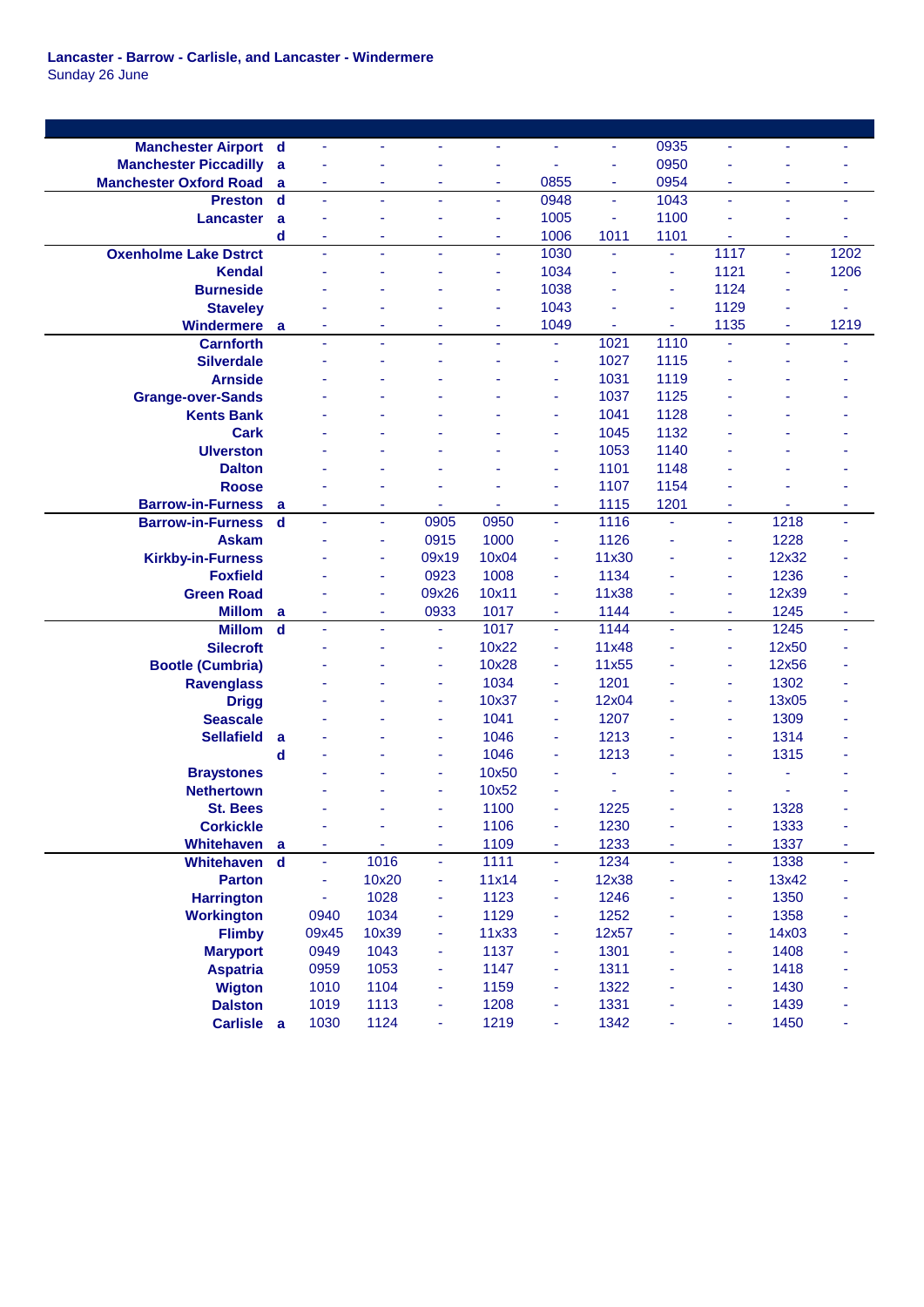| <b>Manchester Airport d</b>   |             | 1033                     | ä,    |                          | ٠              | 1132                     | $\blacksquare$         | 1242                     | $\blacksquare$ | ٠       | 1330 |
|-------------------------------|-------------|--------------------------|-------|--------------------------|----------------|--------------------------|------------------------|--------------------------|----------------|---------|------|
| <b>Manchester Piccadilly</b>  | a           | 1049                     | ÷     |                          | ÷,             | 1149                     | $\sim$                 | 1259                     |                | ۰       | 1347 |
| <b>Manchester Oxford Road</b> | a           | 1057                     | ÷     | ٠                        | ٠              | 1153                     | $\sim$                 | 1303                     | ÷              | ÷       | 1350 |
| <b>Preston</b>                | $\mathbf d$ | 1146                     | ä,    | ÷                        | ٠              | 1245                     | $\blacksquare$         | 1358                     | ä,             | ٠       | 1447 |
| Lancaster                     | a           | 1203                     | ä,    |                          | Ξ              | 1302                     | ä,                     | 1415                     | ä,             | ٠       | 1504 |
|                               | d           | 1204                     | ÷     | Ξ                        | 1314           | 1302                     | ä,                     | 1416                     | ä,             | ٠       | 1505 |
| <b>Oxenholme Lake Dstrct</b>  |             | ä,                       | ä,    | 1245                     | $\blacksquare$ | 1333                     | ä,                     | ä,                       | $\blacksquare$ | 1422    |      |
| <b>Kendal</b>                 |             |                          | ٠     | 1249                     | ٠              | 1338                     | ٠                      | ä,                       | ×,             | 1426    |      |
| <b>Burneside</b>              |             |                          | ٠     | 1253                     | $\blacksquare$ | 1341                     |                        | ä,                       | ä,             | 1430    |      |
| <b>Staveley</b>               |             |                          | ÷     | 1258                     | ä,             | 1346                     |                        |                          | ÷              | 1435    |      |
| <b>Windermere</b>             | <b>a</b>    |                          | ÷     | 1304                     | ٠              | 1353                     | ٠                      |                          | ÷              | 1441    |      |
| <b>Carnforth</b>              |             | 1213                     | ä,    | ÷                        | 1324           |                          | ä,                     | 1425                     | ä,             | Ξ       | 1514 |
| <b>Silverdale</b>             |             | 1218                     |       |                          | 1330           |                          | ٠                      | 1430                     |                |         | 1519 |
| <b>Arnside</b>                |             | 1223                     |       | ٠                        | 1334           |                          | ÷                      | 1434                     |                | ٠       | 1523 |
| <b>Grange-over-Sands</b>      |             | 1228                     |       | ٠                        | 1340           |                          | ÷                      | 1439                     |                | ٠       | 1528 |
| <b>Kents Bank</b>             |             | 1232                     |       | ٠                        | 1344           |                          |                        | 1443                     |                | ٠       | 1532 |
| <b>Cark</b>                   |             | 1236                     |       | ÷                        | 1348           |                          | ٠                      | 1447                     |                | ٠       | 1536 |
| <b>Ulverston</b>              |             | 1243                     |       | ٠                        | 1356           |                          | ٠                      | 1454                     |                | ٠       | 1543 |
| <b>Dalton</b>                 |             | 1251                     |       | ÷                        | 1404           |                          | ÷                      | 1502                     |                | ٠       | 1552 |
| <b>Roose</b>                  |             | 1257                     |       | ÷                        | 1410           |                          | ÷                      | 1509                     |                | ÷       | 1558 |
|                               |             |                          |       |                          |                |                          |                        |                          |                |         | 1604 |
| <b>Barrow-in-Furness</b>      | a           | 1304<br>$\omega$         | ÷     | $\overline{\phantom{a}}$ | 1418<br>1419   | $\blacksquare$           | $\blacksquare$<br>1455 | 1515                     | ٠<br>1558      | ٠<br>÷. |      |
| <b>Barrow-in-Furness</b>      | $\mathbf d$ |                          | 1309  | ä,                       |                | $\blacksquare$           |                        | ä,                       |                |         |      |
| <b>Askam</b>                  |             | ä,                       | 1319  | ÷                        | 1429           | ä,                       | 1505                   | ٠                        | 1608           |         |      |
| <b>Kirkby-in-Furness</b>      |             | ä,                       | 13x23 |                          |                | ÷                        | 15x09                  | ÷                        | 16x12          |         |      |
| <b>Foxfield</b>               |             | ä,                       | 1327  |                          |                | ٠                        | 1513                   | ÷                        | 1616           |         |      |
| <b>Green Road</b>             |             |                          | 13x30 |                          |                | ä,                       | 15x16                  | ٠                        | 16x19          |         |      |
| <b>Millom</b>                 | a           | ٠                        | 1336  | ÷                        | 1443           | $\blacksquare$           | 1522                   | $\overline{\phantom{a}}$ | 1625           | ٠       | ٠    |
| <b>Millom</b>                 | $\mathbf d$ | $\omega$                 | 1336  | $\blacksquare$           | 1444           | $\blacksquare$           | 1523                   | $\omega$                 | 1625           | ÷.      | ä,   |
| <b>Silecroft</b>              |             | ÷,                       | 13x41 | ٠                        |                | ٠                        | 15x28                  | ÷                        | 16x30          |         |      |
| <b>Bootle (Cumbria)</b>       |             | $\omega$                 | 13x47 | ۰                        |                | ٠                        | 15x34                  | ÷,                       | 16x36          |         |      |
| <b>Ravenglass</b>             |             | ä,                       | 1353  | ÷                        | 1459           | $\overline{\phantom{a}}$ | 1541                   | ÷                        | 1642           |         |      |
| <b>Drigg</b>                  |             | ä,                       | 13x56 |                          | ä,             | ٠                        | 15x44                  | ÷                        | 16x45          |         |      |
| <b>Seascale</b>               |             | ÷,                       | 1400  | ÷                        | ä,             | ÷                        | 1547                   | ä,                       | 1649           |         |      |
| <b>Sellafield</b>             | a           | ÷                        | 1405  | ٠                        | 1506           | $\blacksquare$           | 1551                   | ä,                       | 1654           |         |      |
|                               | d           | ä,                       | 1405  | ÷                        | 1507           | ٠                        | 1551                   | ۰                        | 1654           |         |      |
| <b>Braystones</b>             |             | ÷                        | 14x09 |                          |                |                          |                        | ٠                        | 16x58          |         |      |
| <b>Nethertown</b>             |             |                          | 14x11 |                          |                |                          |                        |                          | 17x00          |         |      |
| <b>St. Bees</b>               |             |                          | 1416  |                          | 1520           |                          | 1601                   |                          | 1705           |         |      |
| <b>Corkickle</b>              |             |                          | 1421  |                          | 1525           |                          | 1607                   |                          | 1710           |         |      |
| Whitehaven                    | a           | ٠                        | 1425  | ٠                        | 1528           | ٠                        | 1609                   | ۰                        | 1714           |         |      |
| Whitehaven                    | $\mathbf d$ | $\omega$                 | 1426  | ä,                       | 1529           | ÷.                       | 1611                   | ä,                       | 1716           | ÷.      |      |
| <b>Parton</b>                 |             | $\overline{\phantom{a}}$ | 14x30 | Ξ                        | 15x33          | ٠                        | 16x14                  | ٠                        | 17x20          |         |      |
| <b>Harrington</b>             |             | $\sim$                   | 1438  | ä,                       | 1541           | Ξ                        | 1623                   | ÷                        | 1728           |         |      |
| <b>Workington</b>             |             | ä,                       | 1444  | ÷,                       | 1547           | $\blacksquare$           | 1629                   | ÷                        | 1734           |         |      |
| <b>Flimby</b>                 |             | $\overline{\phantom{a}}$ | 14x49 | ٠                        | 15x52          | ٠                        | 16x33                  | ÷                        | 17x39          |         |      |
| <b>Maryport</b>               |             | $\overline{\phantom{a}}$ | 1453  | ٠                        | 1556           | ٠                        | 1637                   | ÷,                       | 1743           |         |      |
| <b>Aspatria</b>               |             | ä,                       | 1503  | Ξ                        | 1606           | ٠                        | 1647                   | ÷                        | 1753           |         |      |
| <b>Wigton</b>                 |             | ä,                       | 1514  | Ξ                        | 1617           | ٠                        | 1659                   | ÷                        | 1804           |         |      |
| <b>Dalston</b>                |             |                          | 1523  | ä,                       | 1626           | ٠                        | 1708                   | ÷,                       | 1813           |         |      |
| Carlisle a                    |             |                          | 1534  | ä,                       | 1637           | ÷                        | 1719                   | ÷,                       | 1824           |         |      |
|                               |             |                          |       |                          |                |                          |                        |                          |                |         |      |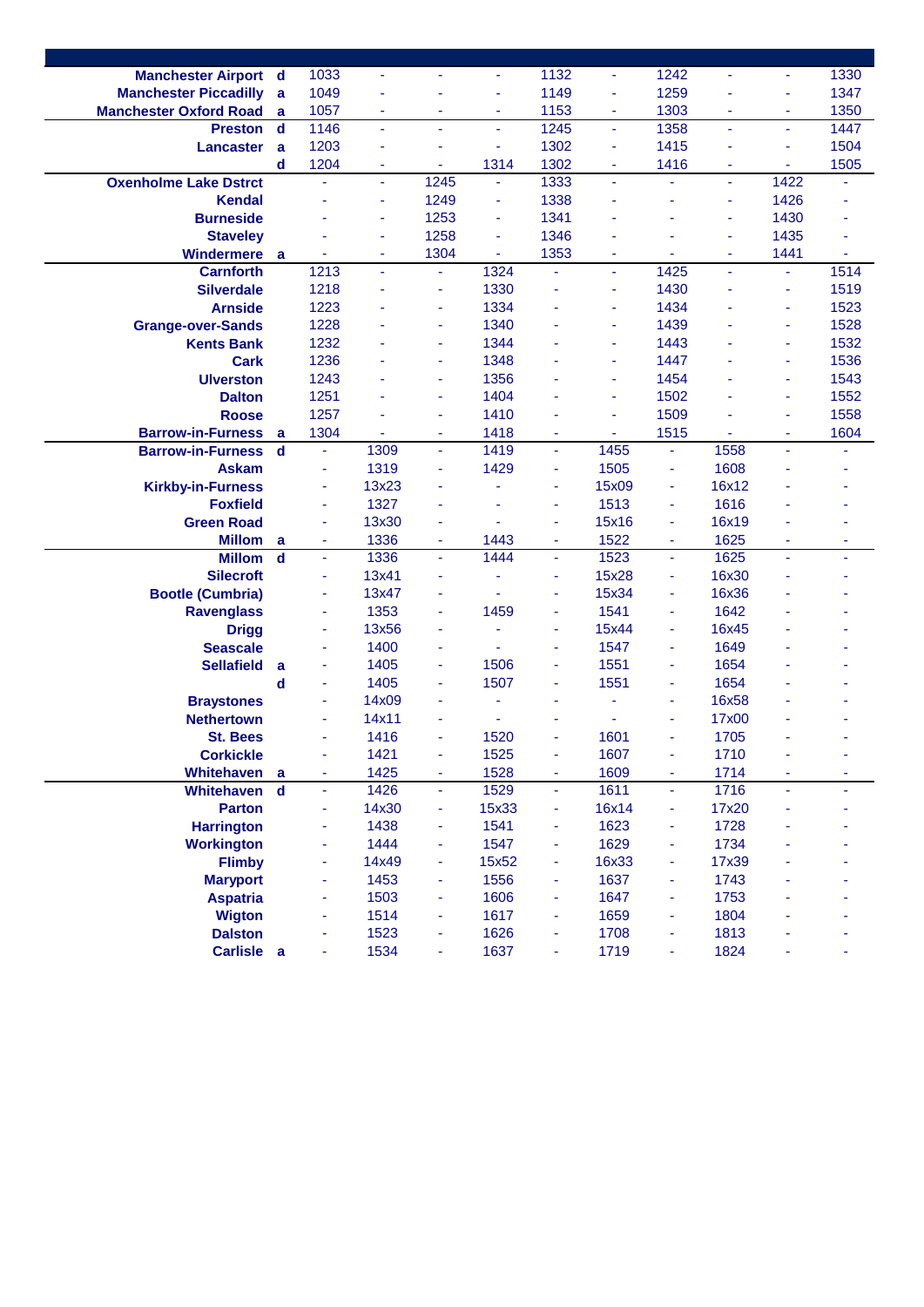| <b>Manchester Airport d</b>   |             | $\blacksquare$           | ٠     | 1430           | ä,    | ٠              | 1530 | ٠              | $\blacksquare$ | ä,             |      |
|-------------------------------|-------------|--------------------------|-------|----------------|-------|----------------|------|----------------|----------------|----------------|------|
| <b>Manchester Piccadilly</b>  | a           |                          | ٠     | 1447           | ٠     | ٠              | 1547 | ٠              |                |                |      |
| <b>Manchester Oxford Road</b> | a           | ÷                        | ٠     | 1450           | ÷     | ٠              | 1550 | ÷              | ÷              | ٠              | ٠    |
| <b>Preston</b>                | $\mathbf d$ | ÷,                       | ÷     | 1534           | ä,    | ä,             | 1657 | Ξ              | ÷              | $\blacksquare$ | ÷    |
| <b>Lancaster</b>              | a           | ٠                        | ÷     | 1552           | ä,    | ÷              | 1714 | ä,             |                |                | ٠    |
|                               | d           | ä,                       | 1603  | 1615           | ä,    | ÷              | 1715 | ÷              |                | ÷              | ÷    |
| <b>Oxenholme Lake Dstrct</b>  |             | 1529                     | ÷     | 1631           | ÷.    | ٠              | ä,   | Ξ              | 1730           | $\blacksquare$ | 1833 |
| <b>Kendal</b>                 |             | 1533                     | ÷     | 1636           | ٠     | ٠              |      | ٠              | 1734           | ÷              | 1837 |
| <b>Burneside</b>              |             | 1537                     |       | 1639           |       |                |      |                | 1738           |                |      |
|                               |             |                          | ÷     |                |       |                |      | ÷              |                | ٠              | 1841 |
| <b>Staveley</b>               |             | 1542                     | ÷     | 1644           |       |                |      | ٠              | 1743           | ٠              | 1846 |
| <b>Windermere</b>             | a           | 1548                     | ٠     | 1651           | ÷     |                |      | ٠              | 1749           | ٠              | 1852 |
| <b>Carnforth</b>              |             | $\omega$                 | 1612  |                | ä,    | $\blacksquare$ | 1724 | $\blacksquare$ | ÷,             | $\bar{a}$      |      |
| <b>Silverdale</b>             |             | ÷                        | 1618  |                |       | ٠              | 1730 | Ĭ.             |                |                |      |
| <b>Arnside</b>                |             | ÷                        | 1622  |                |       |                | 1734 |                |                |                |      |
| <b>Grange-over-Sands</b>      |             | ÷                        | 1628  |                |       |                | 1739 |                |                |                |      |
| <b>Kents Bank</b>             |             | ÷                        | 1632  |                |       |                | 1743 |                |                |                |      |
| <b>Cark</b>                   |             | $\blacksquare$           | 1636  |                |       |                | 1747 |                |                |                |      |
| <b>Ulverston</b>              |             | $\blacksquare$           | 1644  |                |       | ٠              | 1754 |                |                |                |      |
| <b>Dalton</b>                 |             | ä,                       | 1652  |                |       | ÷              | 1802 |                |                |                |      |
| <b>Roose</b>                  |             | ÷                        | 1658  |                |       | ÷              | 1808 |                |                |                |      |
| <b>Barrow-in-Furness</b>      | a           | $\overline{\phantom{a}}$ | 1706  | ٠              | ۰     | ٠              | 1815 | ÷              | ٠              | ٠              | ٠    |
| <b>Barrow-in-Furness</b>      | $\mathbf d$ | $\blacksquare$           | 1717  | $\blacksquare$ | ä,    | ä,             | ä,   | 1825           | ä,             | 1907           | ä,   |
| <b>Askam</b>                  |             | ×                        | 1728  |                |       |                | ÷    | 1835           | ÷              | 1917           |      |
| <b>Kirkby-in-Furness</b>      |             | ÷                        | 17x32 |                |       |                | ÷    | 18x39          | ÷              | 19x21          |      |
| <b>Foxfield</b>               |             | ä,                       | 1736  |                |       |                | ÷    | 1843           | $\blacksquare$ | 1925           |      |
| <b>Green Road</b>             |             |                          | 17x39 |                |       |                |      | 18x46          | ×,             | 19x28          |      |
| <b>Millom</b>                 | a           | ٠                        | 1745  | ۰              | ۰     | ٠              | ٠    | 1853           | ٠              | 1935           | ۰    |
| <b>Millom</b>                 | $\mathbf d$ | ä,                       | 1746  | $\omega$       |       | ä,             |      | ä,             | ä,             |                | ä,   |
| <b>Silecroft</b>              |             | ä,                       | 17x50 |                |       |                |      |                |                |                |      |
| <b>Bootle (Cumbria)</b>       |             | $\blacksquare$           | 17x57 |                |       |                |      |                |                |                |      |
| <b>Ravenglass</b>             |             | $\blacksquare$           | 1803  |                |       |                |      |                |                |                |      |
| <b>Drigg</b>                  |             | ä,                       | 18x06 |                |       |                |      |                |                |                |      |
| <b>Seascale</b>               |             | ÷                        | 1809  |                |       |                |      |                |                |                |      |
| <b>Sellafield</b>             | a           | ÷                        | 1814  |                |       |                |      |                |                |                |      |
|                               | d           | ä,                       | 1815  |                |       |                |      |                |                |                |      |
| <b>Braystones</b>             |             | ÷                        | 18x18 |                |       |                |      |                |                |                |      |
| <b>Nethertown</b>             |             | ÷                        | 18x21 |                |       |                |      |                |                |                |      |
| <b>St. Bees</b>               |             |                          | 1829  |                |       |                |      |                |                |                |      |
| <b>Corkickle</b>              |             |                          | 1834  |                |       |                |      |                |                |                |      |
| Whitehaven                    | - a         | ٠                        | 1838  | ٠              | Ξ     | ä,             |      |                |                |                |      |
| Whitehaven                    | $\mathbf d$ | ä,                       | 1839  | ÷.             | 1938  | 2030           | ä,   |                |                |                |      |
| <b>Parton</b>                 |             | $\overline{\phantom{a}}$ | 18x43 | ٠              | 19x41 | 20x33          |      |                |                |                |      |
| <b>Harrington</b>             |             | $\overline{\phantom{a}}$ | 1851  | $\blacksquare$ | 1950  | 2042           |      |                |                |                |      |
| <b>Workington</b>             |             | ä,                       | 1857  | $\blacksquare$ | 1956  | 2048           |      |                |                |                |      |
| <b>Flimby</b>                 |             | ä,                       | 19x02 | ٠              | 20x01 | 20x53          |      |                |                |                |      |
| <b>Maryport</b>               |             | $\blacksquare$           | 1906  | ٠              | 2005  | 2057           |      |                |                |                |      |
| <b>Aspatria</b>               |             | ä,                       | 1916  | ٠              | 2015  | 2107           |      |                |                |                |      |
| <b>Wigton</b>                 |             | ä,                       | 1927  | ٠              | 2026  | 2118           |      |                |                |                |      |
| <b>Dalston</b>                |             |                          | 1936  | ä,             | 2035  | 2127           |      |                |                |                |      |
| Carlisle a                    |             |                          | 1947  | ä,             | 2046  | 2138           |      |                |                |                |      |
|                               |             |                          |       |                |       |                |      |                |                |                |      |